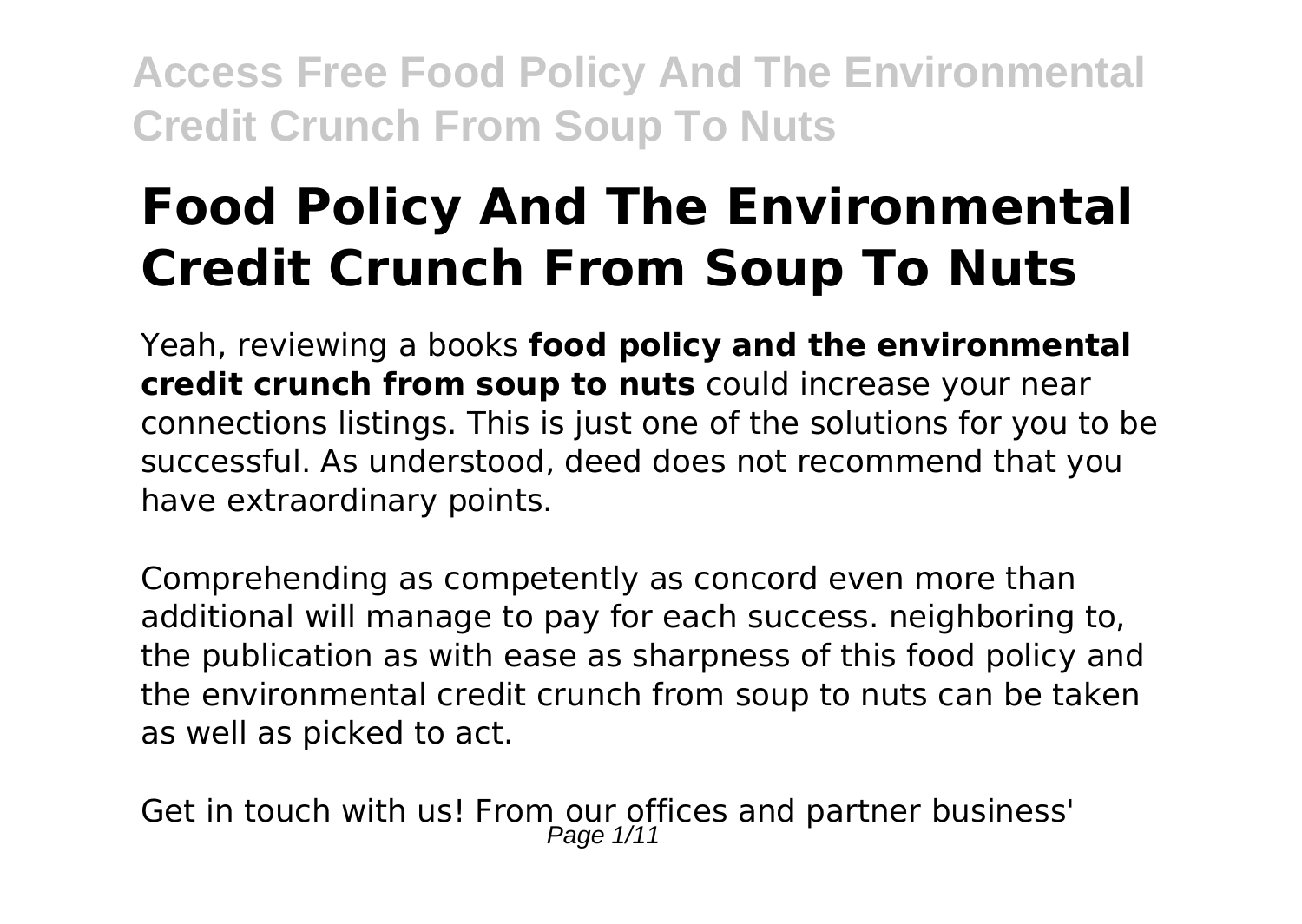located across the globe we can offer full local services as well as complete international shipping, book online download free of cost

### **Food Policy And The Environmental**

The changing economic environment for the consumer that is emerging from the wreckage of the financial credit crunch plays directly into the importance of food spending. This is certainly true from the perspective of food prices in the short run, but also from the perspective of sustainability and reducing the impact of the environmental credit crunch. The economic changes we experience now ...

### **Food Policy and the Environmental Credit Crunch: From Soup ...**

In a study published in Environmental Science & Technology, Christopher Weber and Scott Matthews (2008) investigated the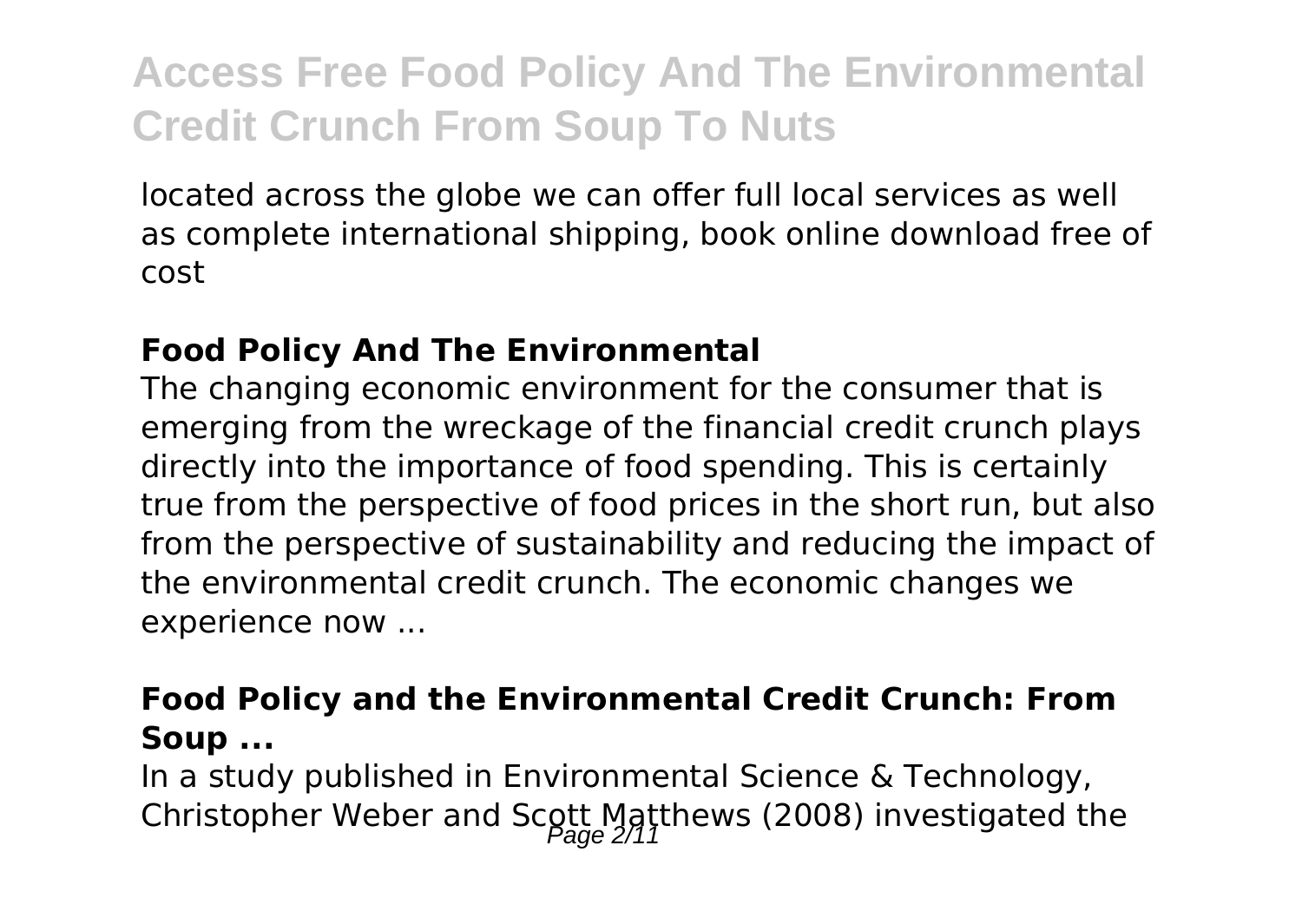relative climate impact of food miles and food choices in households in the US. 18 Their analysis showed that substituting less than one day per week's worth of calories from beef and dairy products to chicken, fish, eggs, or a plant-based alternative reduces GHG emissions ...

#### **Environmental impacts of food production - Our World in Data**

A policy update providing further detail of England's agricultural policy and how the Agriculture Bill will help us achieve this. The future for food, farming and the environment: policy ...

#### **The future for food, farming and the environment: policy**

**...**

The ASU Food Policy and Environment Research Group examines policies and programs that influence environments, food consumption, physical activity behaviors, and health outcomes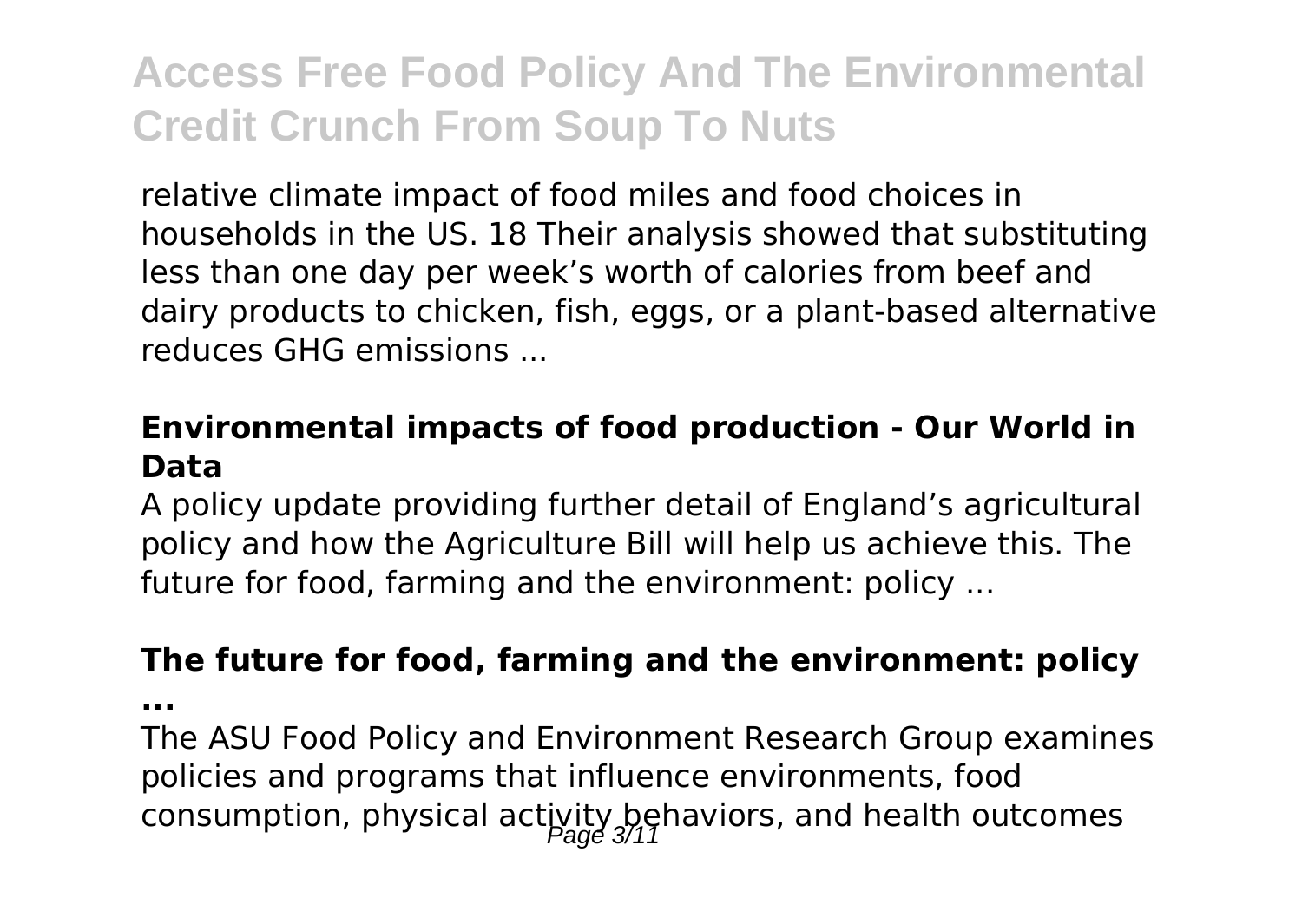in disadvantaged populations. We aim to improve the health of children and families through comprehensive policy and environmental approaches.

#### **ASU Food Policy and Environment Research Group**

It is impossible to separate our food production, processing and distribution from our environment. Unfortunately, the industrial or "conventional" way of producing food causes large-scale environmental degradation. Monocropped fields require chemical fertilizers and pesticides that run off into soil and waterways.

### **How Food and the Environment are Connected | FoodPrint**

Food and eating environments likely contribute to the increasing epidemic of obesity and chronic diseases, over and above individual factors such as knowledge, skills, and motivation. Environmental and policy interventions may be among the most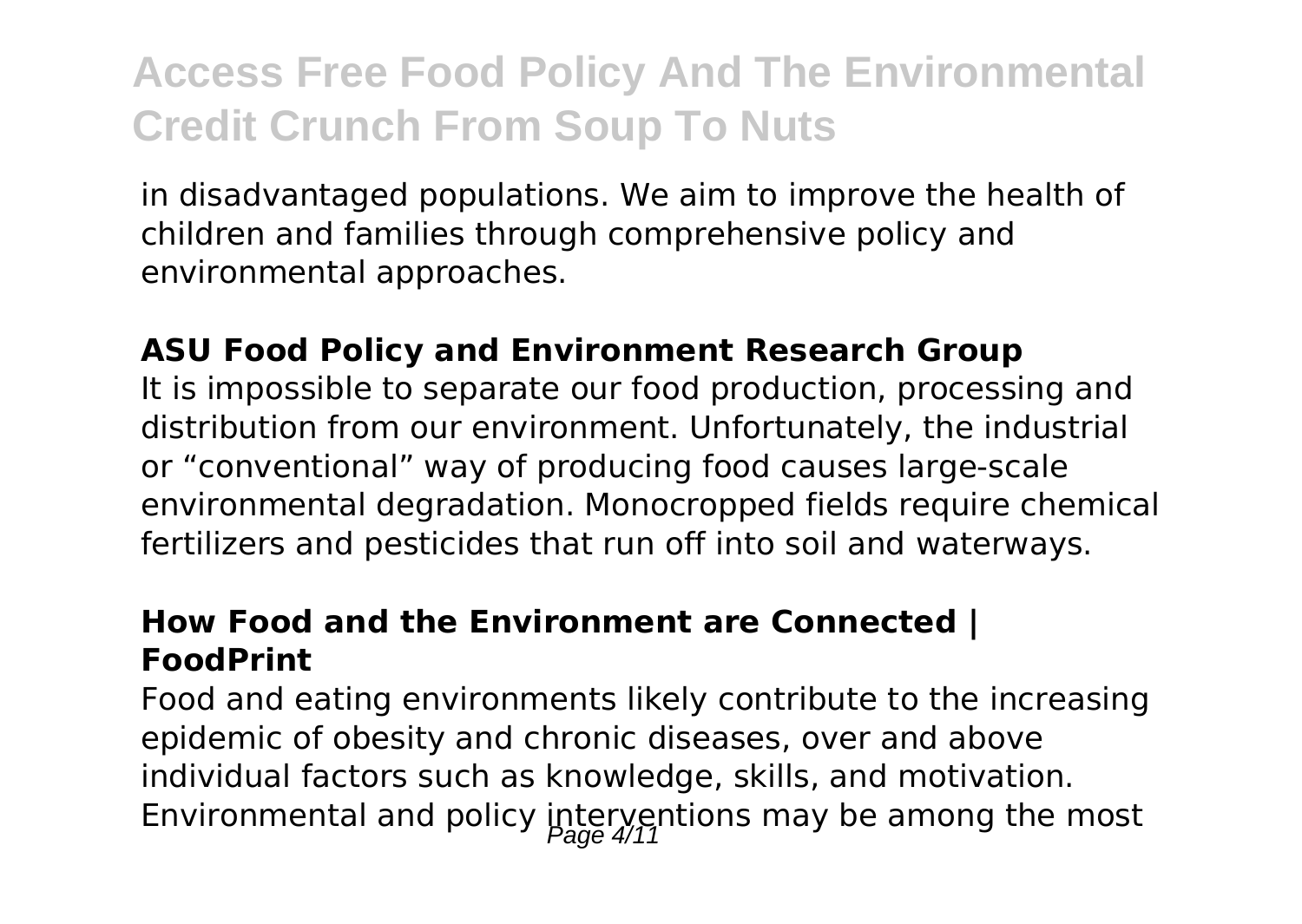effective strategies for creating population-wide improvements in eating. This review describes an ecological framework for conceptualizing the many ...

### **Creating Healthy Food and Eating Environments: Policy and ...**

Stanford University's Center on Food Security and the Environment (FSE) addresses critical global issues of hunger, poverty and environmental degradation. Our long-term goals focus on designing new approaches to solving food security's global challenges by building an evolving research portfolio with a team of experts in relevant scientific, economic, and policy areas.

## **FSI | FSE - Center on Food Security and the Environment** Environmental Science & Policy 39 (2014): 95-106. FAO, IFAD, and WFP. The State of Food Insecurity in the World 2014.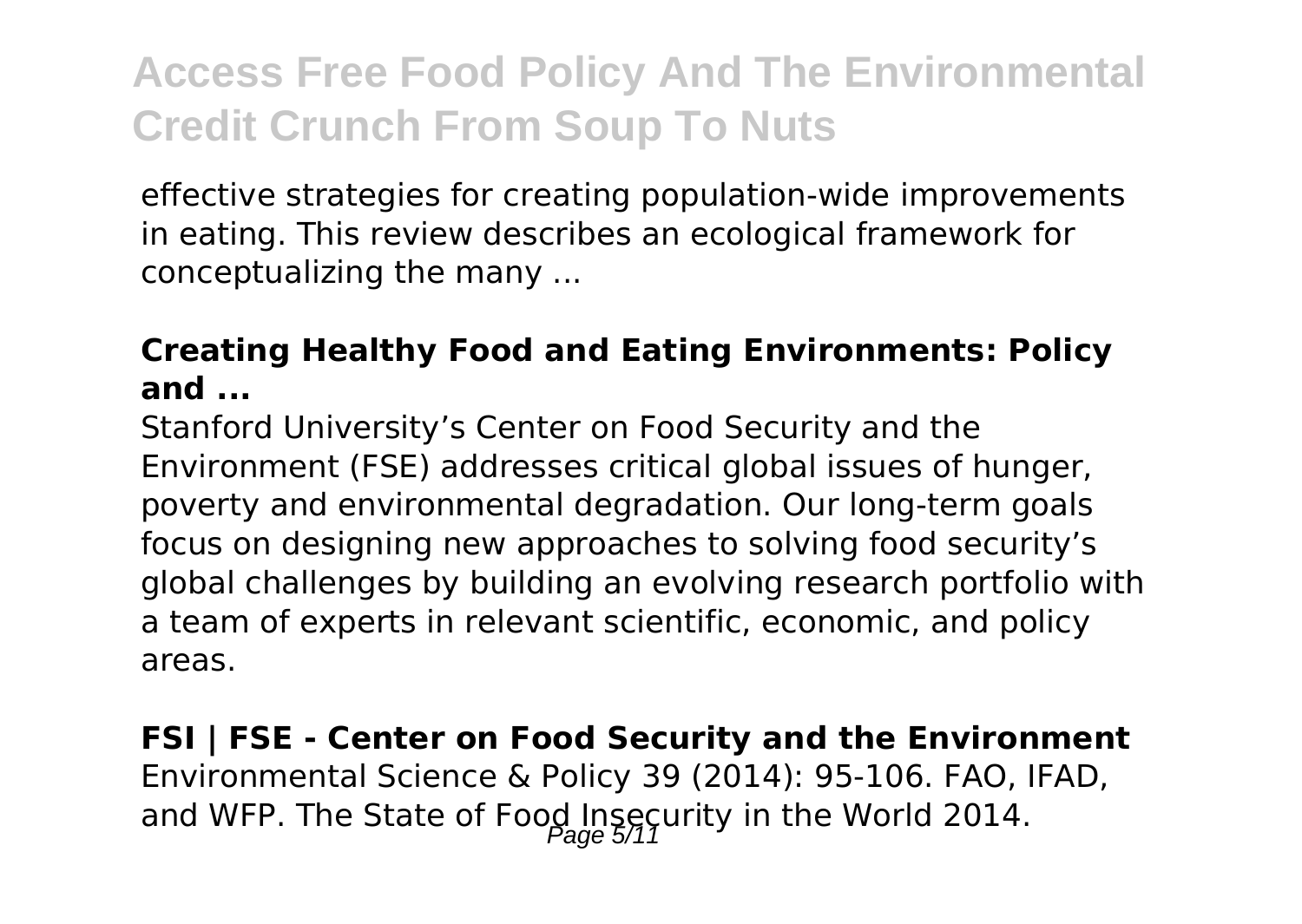Strengthening the enabling environment for food security and nutrition. (FAO, Rome, 2013). Countries vow to combat malnutrition through firm policies and actions.

### **Food Security, Food Systems, and Environmental Change**

**...**

Food Policy is a multidisciplinary journal publishing original research and novel evidence on issues in the formulation, implementation, and evaluation of policies for the food sector in developing, transition, and advanced economies.. Our main focus is on the economic and social aspect of food policy, and we prioritize empirical studies informing international food policy debates.

## **Food Policy - Journal - Elsevier**

Food and Environmental Hygiene Department - Home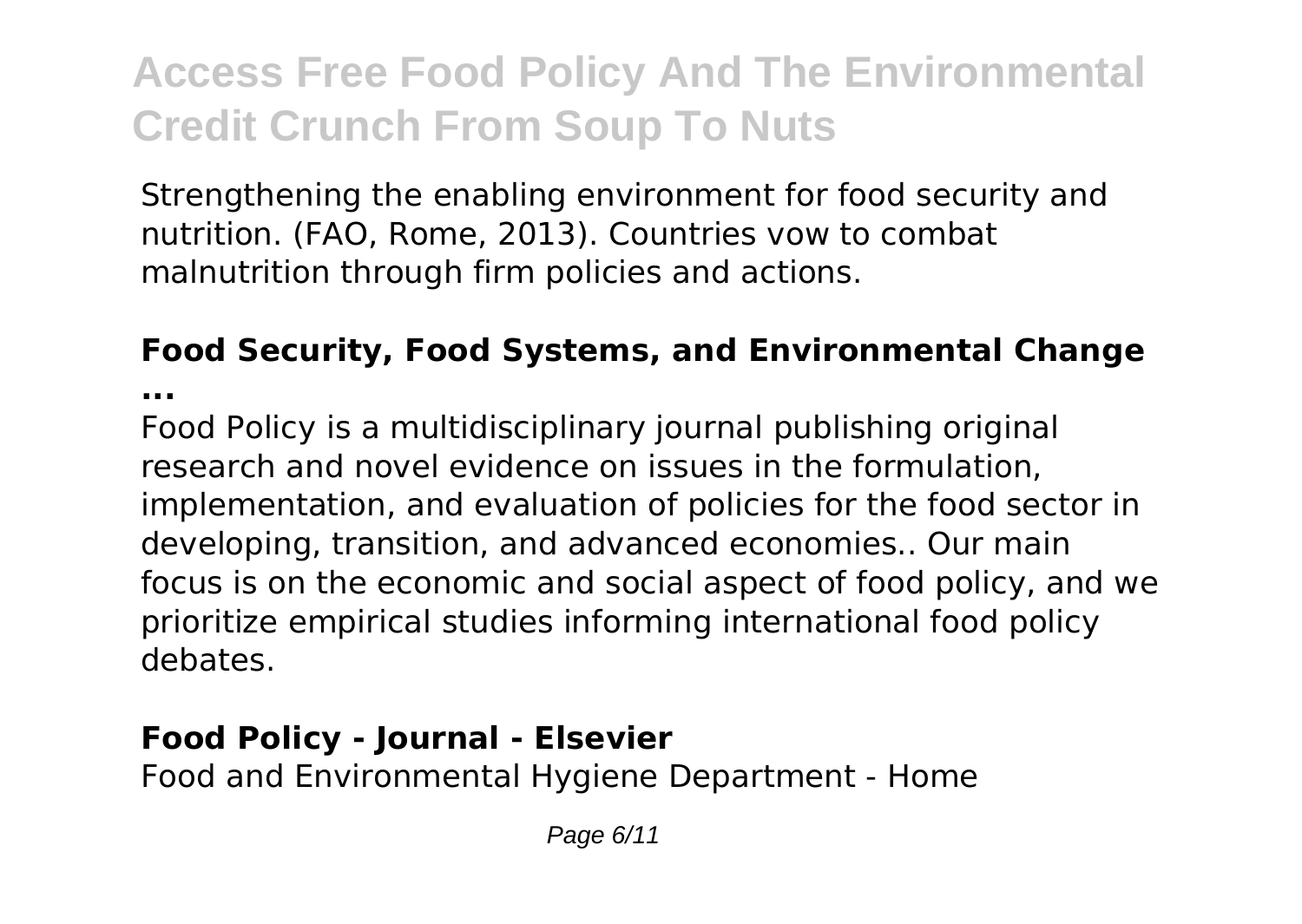### **Food and Environmental Hygiene Department - Home**

The Agriculture, Food and Environment (AFE) program fuses the disciplines of nutrition, sustainability, agricultural science, environmental studies, and public policy. Our students learn to evaluate the ecological, political, economic and social aspects of food production and distribution.

#### **Agriculture, Food and Environment | Friedman School of**

**...**

Food policy goals are pursued in a way that recognizes the links among the social, health, environmental, and economic aspects of food issues, and across the elements of the food system (harvest, production, processing, distribution, consumption and disposal).

#### **The Food Policy - Canada.ca**

Environmental policy is the commitment of an organization or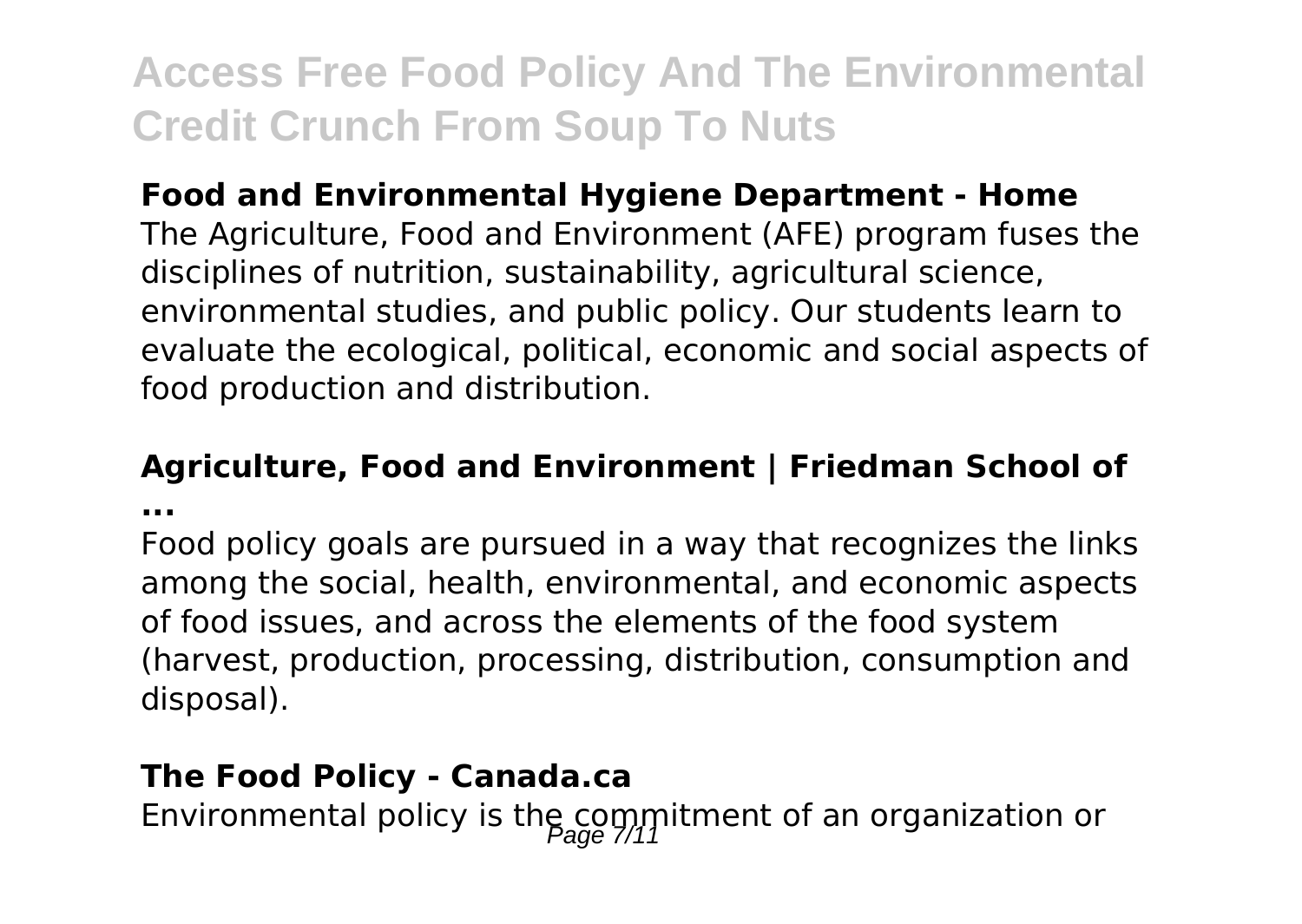government to the laws, regulations, and other policy mechanisms concerning environmental issues.These issues generally include air and water pollution, waste management, ecosystem management, maintenance of biodiversity, the management of natural resources, wildlife and endangered species.

### **Environmental policy - Wikipedia**

In many ways, environmental laws are a form of insurance policy for the future for such things as food and water security, resource protection, energy, and ecological balance (10). Fossil fuels are a depleting resource and though many metals are finite, they could potentially last centuries.

### **Environmental Law: Government and Public Policy Towards ...**

Singapore imports more than 90 percent of our food. While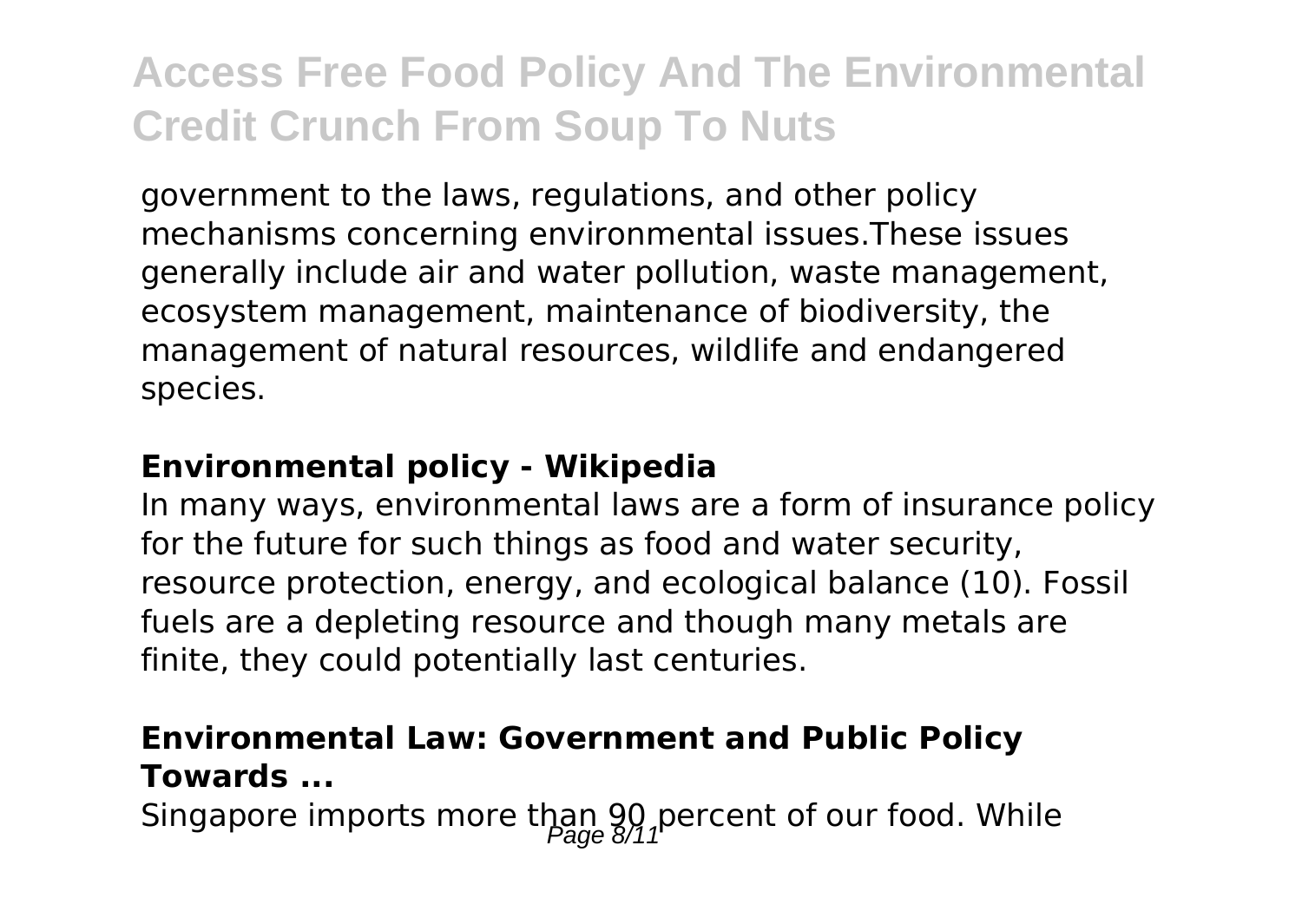Singapore has put in place strategies to secure our food supply, we operate in a global environment where we face a multitude of risks such as depleting natural resources, climate change, and unpredictable geopolitical and disease outbreak situations such as the ongoing COVID-19 situation.

#### **Food - mse.gov.sg**

The impact of environmental toxins. Pesticides and herbicides are environmental toxins, known as xenobiotics. Xenobiotics include not only pesticides/herbicides, but plastics (bisphenol A), surfactants used in food packaging, household chemicals, industrial chemicals (PCBs and dioxins), and heavy metals (lead, mercury, and cadmium).

## **How Are Food and the Environment Related? | Taking Charge ...**

Environmental Policy Bent on Food Environmental Policy. At Bent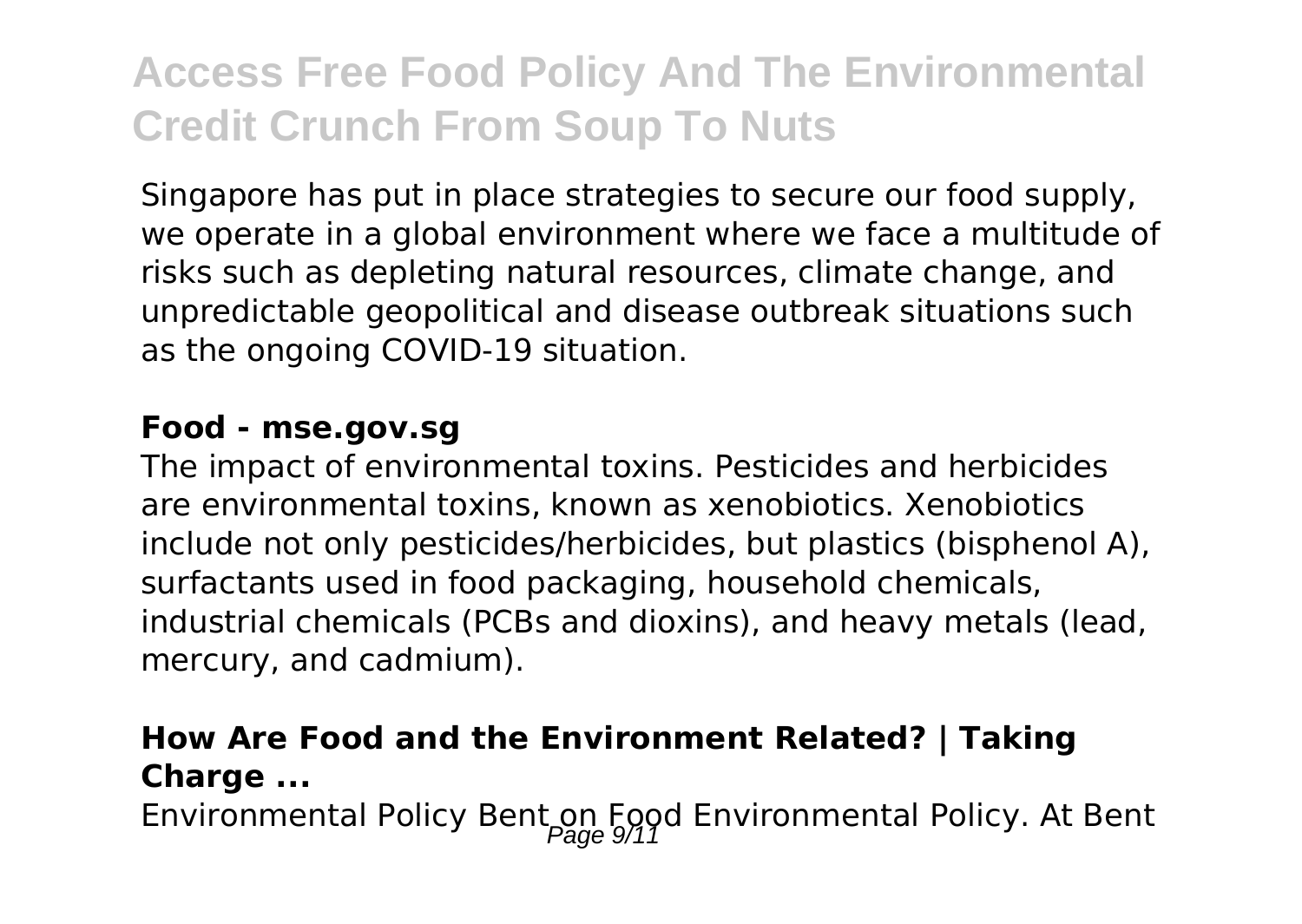on Food we care for and respect the environment in which we operate. We are fully committed to improving environmental performance across all of our business activities, and encourage our business partners and members of the wider community to share that commitment.

#### **Environmental Policy - Bent On Food**

The report combines our monitoring results with those of the Environment Agency, the Northern Ireland Environment Agency and the Scottish Environment Protection Agency. The survey measures radioactivity from different parts of the food chain, including for people who live close to nuclear sites and eat locally produced food.

### **Radioactivity in Food and the Environment | Food Standards ...**

As global temperatures continue to rise, agricultural productivity